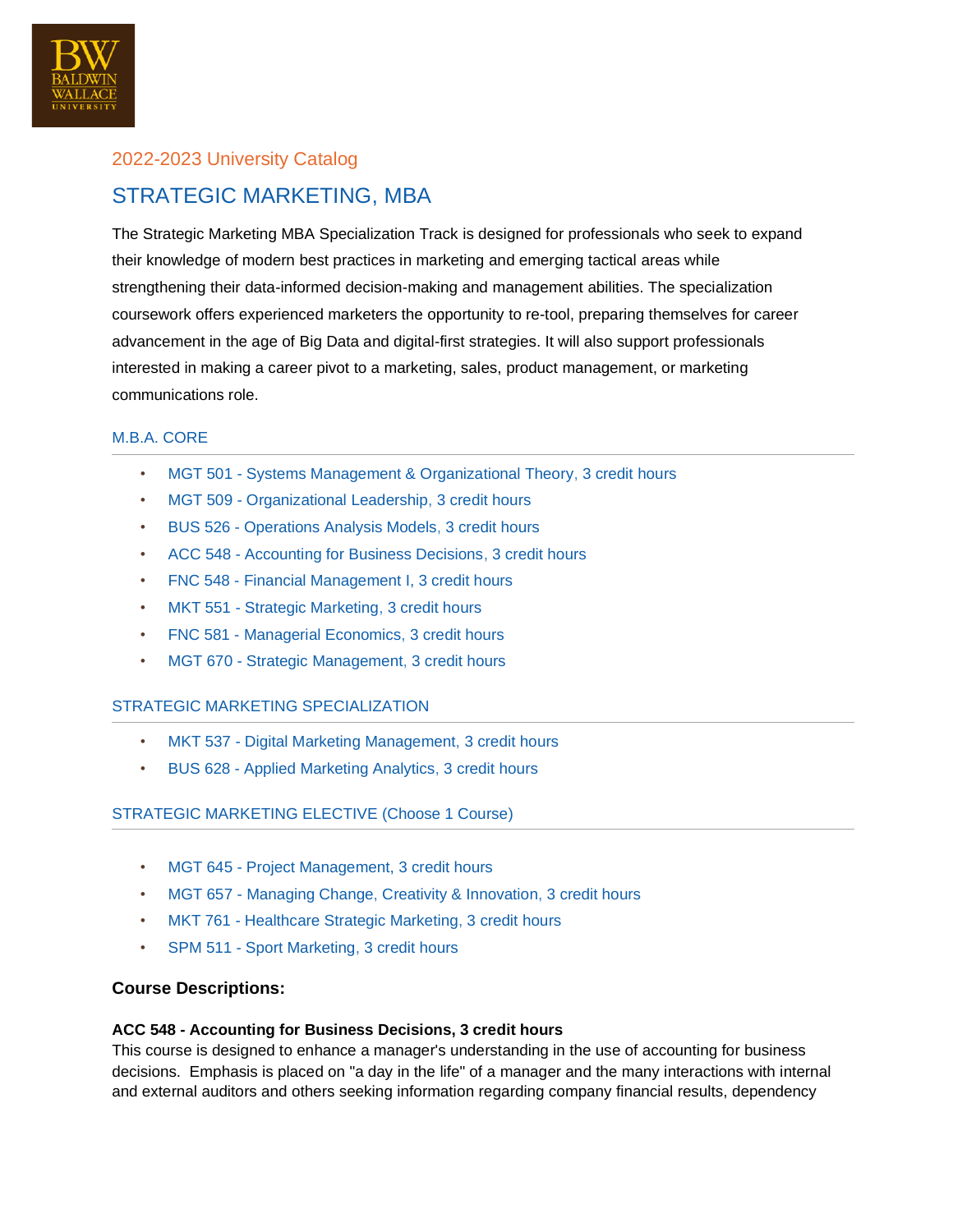and usage of accounting information systems, and the various analytic techniques that can be applied to the company's financial data.

## **BUS 526 - Operations Analysis Models, 3 credit hours**

This course will utilize Excel to analyze models often seen in operational environments. Students will learn how to break down, analyze, display and make recommendations based on large data sets. Students will also explore forecasting techniques. Other operational models and other topics may also be utilized including PERT/CPM, Quality, Six Sigma, Lean, Inventory, Learning Curves, Queueing.

## **BUS 628 - Applied Marketing Analytics, 3 credit hours**

This course encompasses the collection and analysis of information from the web, including web-based surveys, web analytics, online communities, blog scraping, and web spiders to support marketing strategy and performance. Three areas will be examined: *Data visualization* of complex data and models for discerning patterns using graphical representations; *Network analysis* of social media and mobile data for actionable strategic insights, and *Website Analytics* data mining for measurement of offline marketing, channel performance, and return on marketing investment.

## **FNC 548 - Financial Management I, 3 credit hours**

This is a foundation class in finance for MBA students. The course covers the basic concepts, tools, and techniques needed to make financial decisions. The topics covered in this course will include Financial Tools (Ratio Analysis, Time value of money – PV, FV, NPV, IRR, Payback, PI etc. in evaluating projects), Valuation of Securities and Projects (Fixed Income, equity), and Risk and Return.

## **FNC 581 - Managerial Economics, 3 credit hours**

This course presents an introduction to economic issues relevant to modern day managers. The course coverage includes a range of both microeconomic and macroeconomic subjects. The course allows students to apply microeconomic theory to firm management and learn how to use microeconomics to enhance decision making. Further, the course introduces students to macroeconomic indicators and their importance to business performance. Topics covered include demand and supply analysis, consumer theory, market price and output, production, cost, simple competitive market equilibrium, simple monopoly pricing and output determination, price discrimination, and bundling for the microeconomics portion of the course. The macroeconomics section will cover unemployment, inflation, monetary and fiscal policy, economic growth, the causes and consequences of recessions, and issues in global economics.

#### **MGT 501 - Systems Management & Organizational Theory, 3 credit hours**

With an emphasis on systems management, organizational theory, and ethical management practices, this course provides the foundational theories and applications of organizational management that will be built upon throughout the MBA program. The course provides both a theoretical foundation and a practical understanding of dynamic internal and external organizational environments, and introduces some ethical challenges faced by today's managers. On the individual level, students will begin a process of self-discovery and action planning.

#### **MGT 509 - Organizational Leadership, 3 credit hours**

This course provides an analysis of behavioral science approaches to organizations, stressing the implications of theoretical concepts on managerial practices. Topics examined include strategic leadership, individual and team dynamics, and organizational change. Students will also explore interpersonal strategies related to conflict management and negotiation. This course continues the selfexploration of personal mastery with an emphasis on leadership.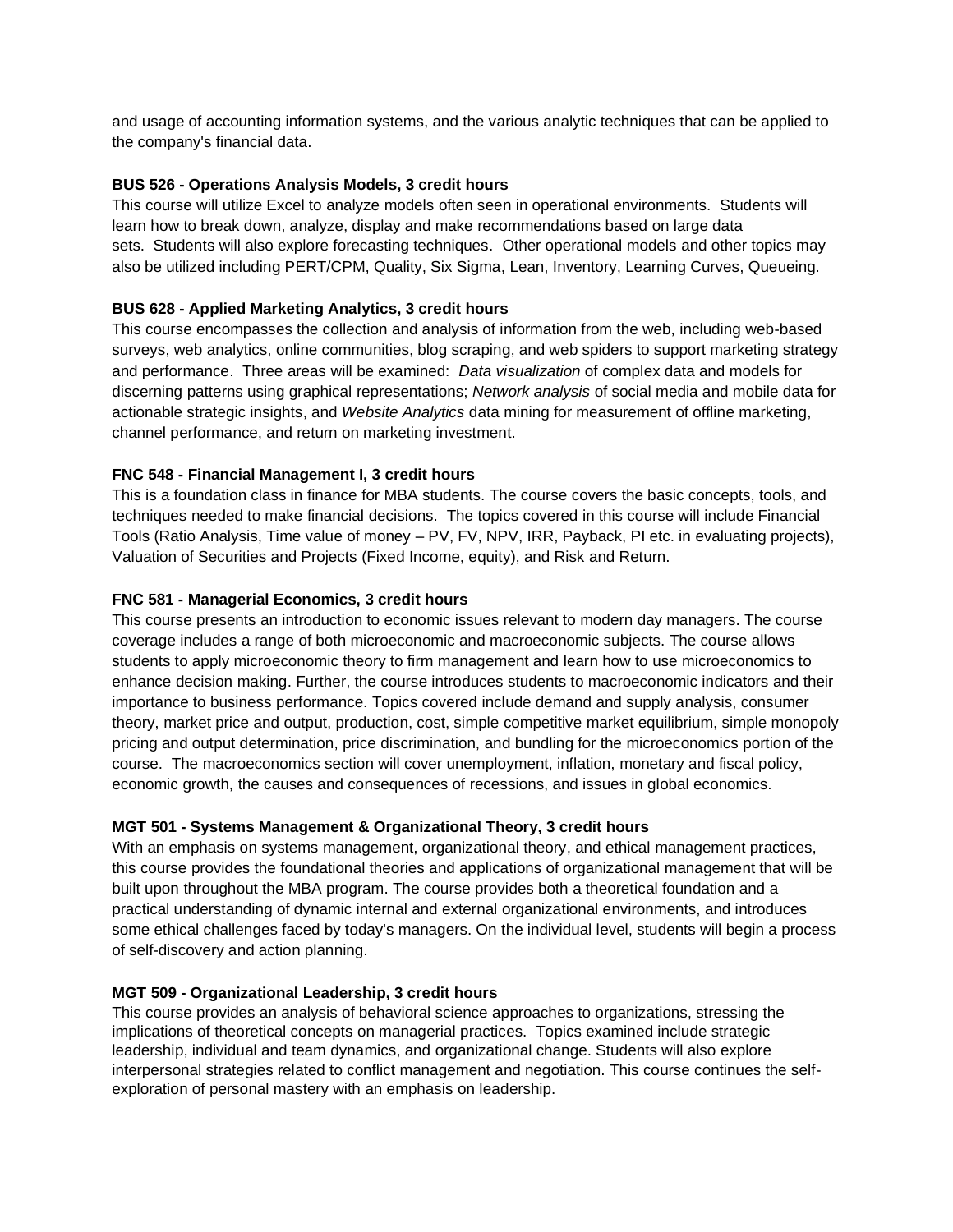#### **MGT 645 - Project Management, 3 credit hours**

This course provides students with the basic knowledge in project management according to the Project Management Body of Knowledge (*PMBOK® Guide*). It provides project managers with the fundamental practices needed to achieve organizational results and excellence in the practice of project management. The course is aligned with the current *PMBOK® Guide* covering the following knowledge areas: Integration Management, Scope Management, Schedule Management, Cost Management, Procurement Management, Quality Management, Resource Management, Communication Management, Risk Management and Stakeholder Management.

# **MGT 657 - Managing Change, Creativity & Innovation, 3 credit hours**

This course will bring together comprehensive aspects of change management, creative problem solving, and organizational growth with systems thinking. The course will be designed to use relevant and timely case study materials, interviews, reflective questions, and hands-on experiential opportunities. Specific topic in the course will include (but not be limited to) The Process of Change, Creativity and Innovation; Growth in the Creative Economy and the Future of Organizations; The Individual – Promoting Critical Thinking; The Group – Nurturing Team Work; The Leader – Promoting New Ideas at Work; The Culture – Enabling and Constraining Creative Processes at Work; and the Organization – Managing Processes of Change.

## **MGT 670 - Strategic Management, 3 credit hours**

#### **Prerequisite(s):** Completion of all core MBA courses

This capstone course represents the culmination and integration of the student's MBA coursework throughout the MBA program. The art and science of strategic analysis, planning and development, implementation and execution, along with competitive assessment and overall enterprise management is the focus of the class. The student learns to apply the knowledge acquired in the classroom environment to a company that is a major player in its industry and/or in a simulated business strategy game. The competency gained will enable the student to formulate decisions based on rigorous analysis, and enable them to implement decisions, given the organization's capabilities and limitations.

#### **MKT 537 - Digital Marketing Management, 3 credit hours**

Students explore the skills and knowledge areas necessary in managing the projects, processes, and people involved in effective digital marketing strategy development and implementation. Course modules include inbound strategy and search engine optimization (SEO); search engine marketing (SEM); social media and content marketing; and email, CRM and marketing automation. Analysis of key performance indicators and an exploration of content creation is woven throughout the program. This is an on-line course.

#### **MKT 551 - Strategic Marketing, 3 credit hours**

This course focuses on the managerial decision-making process of market segmentation, targeting, positioning, branding, pricing, delivering customer value, customer relationship management, consumer behavior, marketing online, leveraging databases, return on marketing investment, and the ramifications of marketing decisions. The course examines how marketing has been transformed by globalization, hyper-competition, industry consolidation, and technology. Students will develop both strategic and tactical marketing skills by working on real-world products/services using market research, segmentation approaches, international and product life cycle management, and financial analysis.

# **MKT 761 - Healthcare Strategic Marketing, 3 credit hours**

An organization must deal with strategic and tactical issues on a domestic and global basis if it is to